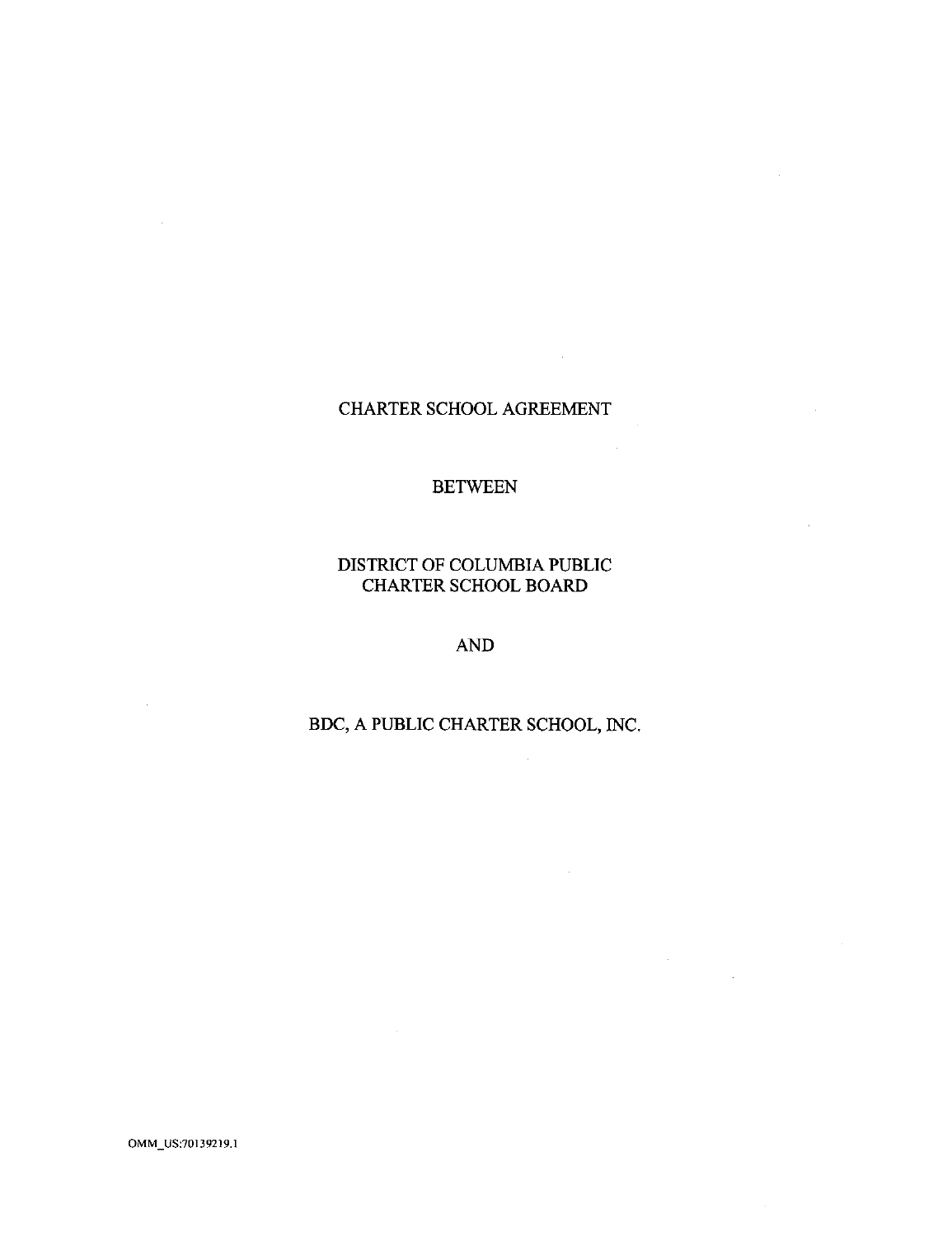## **TABLE OF CONTENTS**

| <b>SECTION 1.</b> |  |  |  |  |
|-------------------|--|--|--|--|
| 1.1               |  |  |  |  |
| 1.2               |  |  |  |  |
| 1.3               |  |  |  |  |
| <b>SECTION 2.</b> |  |  |  |  |
| 2.1               |  |  |  |  |
| 2.2               |  |  |  |  |
| 2.3               |  |  |  |  |
| 2.4               |  |  |  |  |
| 2.5               |  |  |  |  |
| 2.6               |  |  |  |  |
| <b>SECTION 3.</b> |  |  |  |  |
| 3.1               |  |  |  |  |
| 3.2               |  |  |  |  |
| 3.3               |  |  |  |  |
| 3.4               |  |  |  |  |
| <b>SECTION 4.</b> |  |  |  |  |
| 4.1               |  |  |  |  |
| 4.2               |  |  |  |  |
| <b>SECTION 5.</b> |  |  |  |  |
| 5.1               |  |  |  |  |
| 5.2               |  |  |  |  |
| 5.3               |  |  |  |  |
| 5.4               |  |  |  |  |
| 5.5               |  |  |  |  |
| 5.6               |  |  |  |  |
| 5.7               |  |  |  |  |
| 5.8               |  |  |  |  |
| 5.9               |  |  |  |  |

 $\bar{z}$ 

 $\sim$ 

 $\mathbf{i}$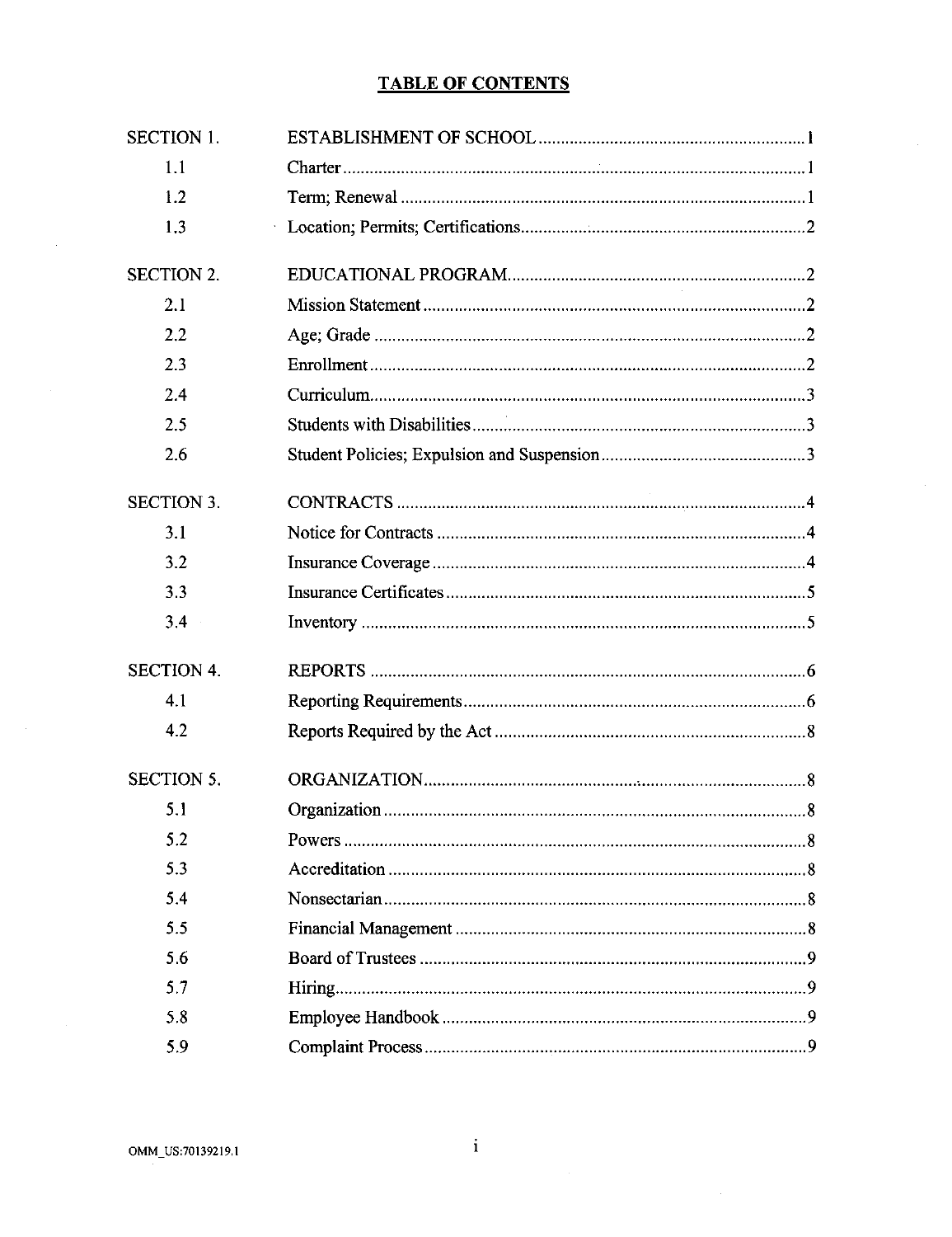## **TABLE OF CONTENTS**

 $\sim 10^7$ 

| <b>SECTION 6.</b> |                                                          |
|-------------------|----------------------------------------------------------|
| 6.1               |                                                          |
| 6.2               |                                                          |
| <b>SECTION 7.</b> |                                                          |
| 7.1               |                                                          |
| 7.2               |                                                          |
| 7.3               | Access 10                                                |
| <b>SECTION 8.</b> |                                                          |
| 8.1               |                                                          |
| 8.2               |                                                          |
| 8.3               |                                                          |
| 8.4               |                                                          |
| 8.5               |                                                          |
| 86                | Failure or Indulgence Not Waiver; Remedies Cumulative 11 |
| 8.7               |                                                          |
| 8.8               |                                                          |
| 8.9               |                                                          |
| 8.10              |                                                          |

 $\sim$ 

 $\label{eq:2.1} \frac{1}{\sqrt{2}}\sum_{i=1}^n\frac{1}{\sqrt{2}}\sum_{i=1}^n\frac{1}{\sqrt{2}}\sum_{i=1}^n\frac{1}{\sqrt{2}}\sum_{i=1}^n\frac{1}{\sqrt{2}}\sum_{i=1}^n\frac{1}{\sqrt{2}}\sum_{i=1}^n\frac{1}{\sqrt{2}}\sum_{i=1}^n\frac{1}{\sqrt{2}}\sum_{i=1}^n\frac{1}{\sqrt{2}}\sum_{i=1}^n\frac{1}{\sqrt{2}}\sum_{i=1}^n\frac{1}{\sqrt{2}}\sum_{i=1}^n\frac$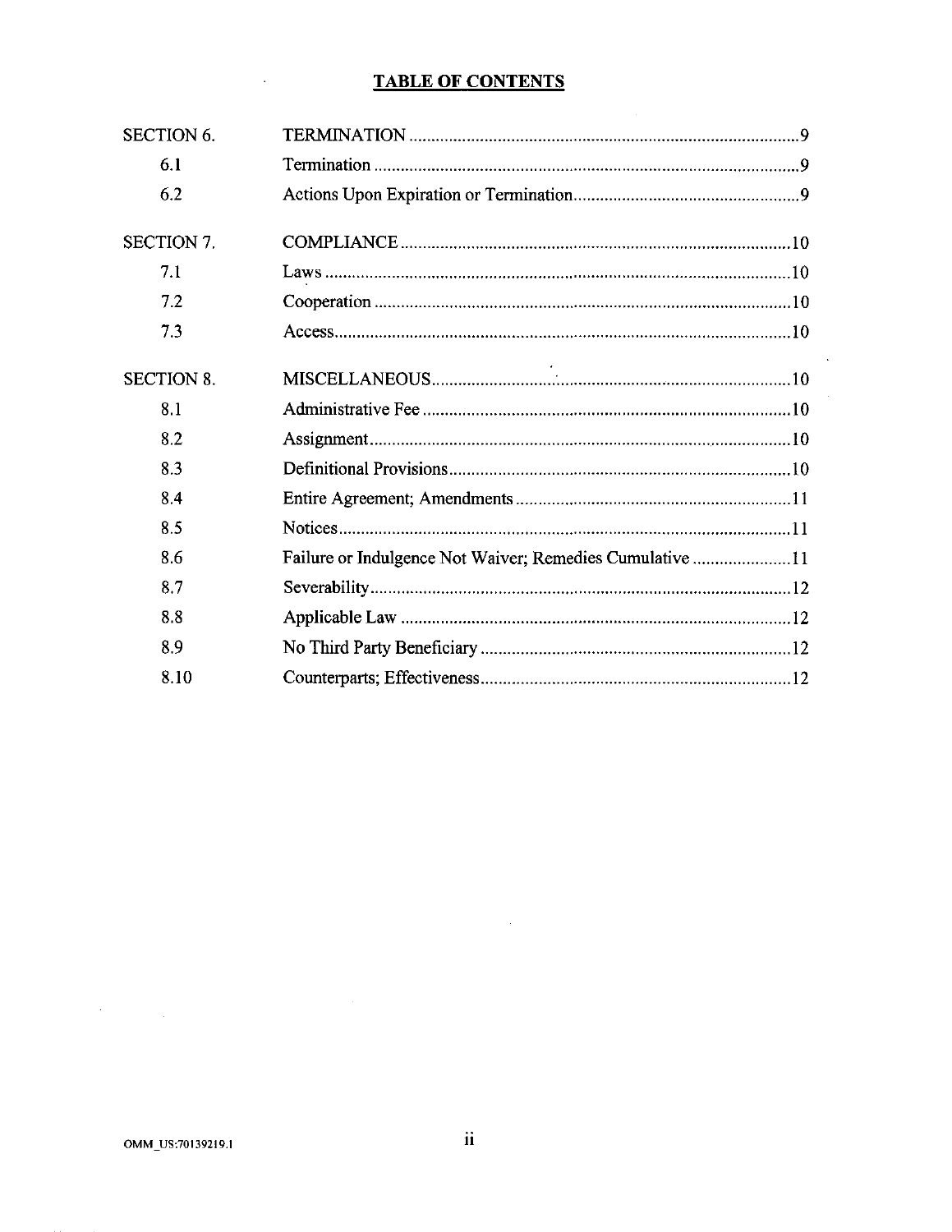## **TABLE OF DEFINITIONS**

 $\label{eq:2.1} \frac{1}{\sqrt{2}}\int_{\mathbb{R}^3}\frac{1}{\sqrt{2}}\left(\frac{1}{\sqrt{2}}\right)^2\frac{1}{\sqrt{2}}\left(\frac{1}{\sqrt{2}}\right)^2\frac{1}{\sqrt{2}}\left(\frac{1}{\sqrt{2}}\right)^2.$ 

 $\hat{\mathcal{A}}$ 

 $\sim 10^{-1}$ 

### **Definition**

## Page

 $\sim$   $\sim$ 

 $\sim$   $\sim$ 

 $\hat{\boldsymbol{\theta}}$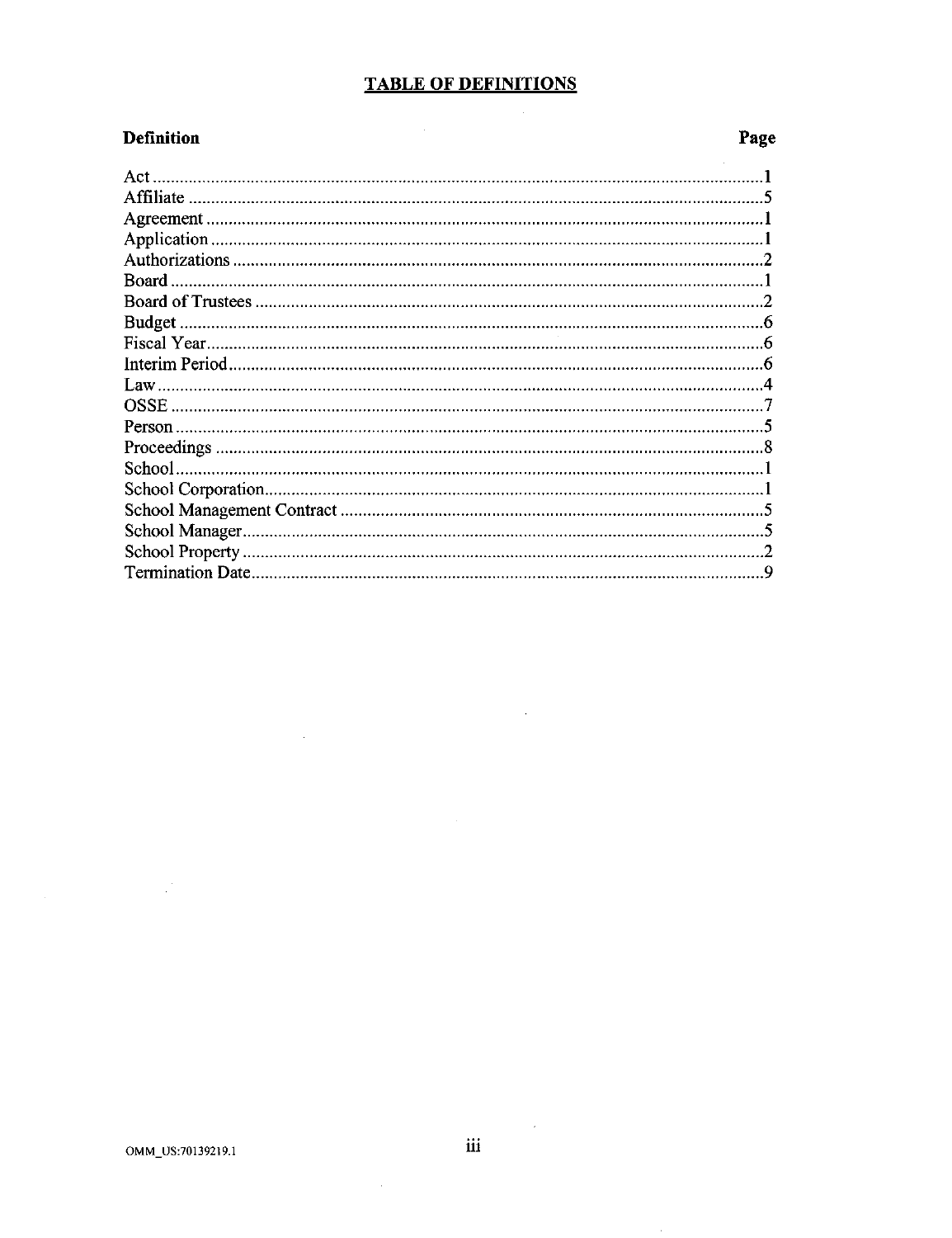#### **CHARTER SCHOOL AGREEMENT**

This CHARTER SCHOOL AGREEMENT (this **"Agreement")** is effective as of July I, 2012 and entered into by and between the DISTRICT OF COLUMBIA PUBLIC CHARTER SCHOOL BOARD (the **"Board")** and BDC, A PUBLIC CHARTER SCHOOL, INC., a District of Columbia nonprofit corporation (the **"School Corporation").** 

#### **RECITALS**

**WHEREAS,** pursuant to Section 38-1802.03 of the District of Columbia School Reform Act of 1995, as amended (as now and hereafter in effect, or any successor statute, the **"Act"),** the Board has the authority to approve petitions to establish charter schools in the District of Columbia;

**WHEREAS,** the School Corporation submitted a petition in accordance with Section 38-1802.02 of the Act to establish a public charter school (such petition, as amended through the date hereof, the **"Application";** a copy is attached hereto as Exhibit A);

**WHEREAS,** the Board has (i) determined that the Application satisfies the requirements set forth in Subchapter II of the Act; and (ii) approved the Application subject to the execution of this Agreement by the Board and the School Corporation; and

**WHEREAS,** the Board and the School Corporation hope to foster a cooperative and responsive working relationship;

**NOW, THEREFORE,** in consideration of the premises and the agreements, provisions, and covenants herein contained, the Board and the School Corporation agree as follows:

#### **SECTION 1. ESTABLISHMENT OF SCHOOL**

**1.1** Charter. The School Corporation shall establish a public charter school (the **"School")** in the District of Columbia and shall operate such school in accordance with the Act, this Agreement, and the Application. To the extent any provision in this Agreement conflicts with any provision of the Application, the provision in this Agreement shall govern. This Agreement and the Application shall constitute the School Corporation's charter for purposes of Section 38-1802.03(h)(2) of the Act.

**1.2 Term:** Renewal. **A.** This Agreement shall commence on the date hereof and shall continue for a term of fifteen (15) years unless sooner terminated in accordance with Section 6.1 hereof.

**B.** The School Corporation may seek to renew its authority to operate the School as a public charter school in the District of Columbia pursuant to the terms of the Act. If such renewal is granted by the Board, the Board and the School Corporation shall (i) renew this Agreement with amendments satisfactory to the Board and the School Corporation; or (ii) enter into a substitute agreement satisfactory to the Board and the School Corporation.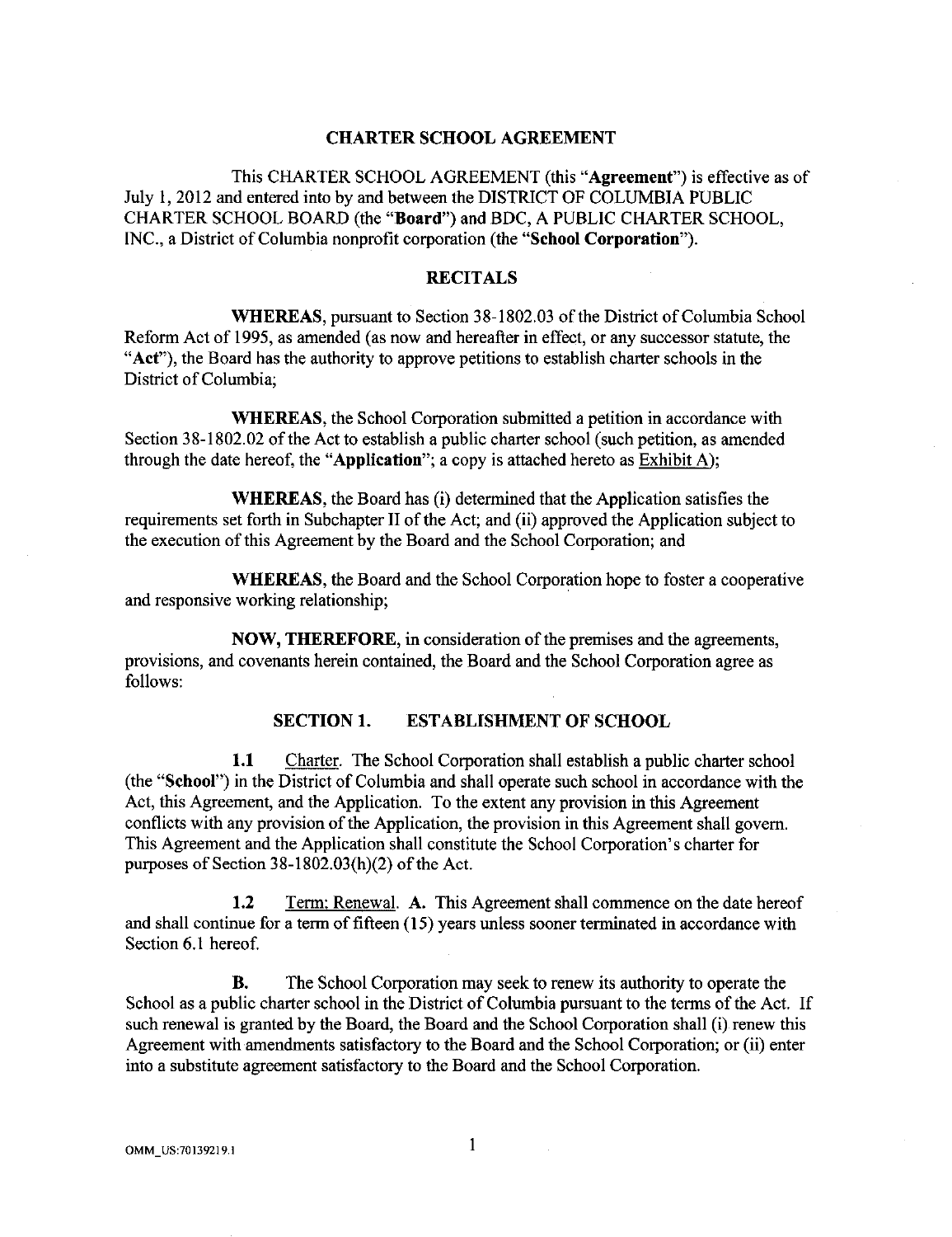**1.3** Location; Permits; Certifications. The School shall be located at 410-412 Eighth Street NW, Washington, DC 20004 (the School Corporation's fee or leasehold interest in such property, the **"School Property").** The School Corporation shall not operate the School at a location other than the School Property without the prior written consent of the Board through an amendment of this Agreement pursuant to the Act and Section 8.4. The Board reserves the right to delay or prohibit the School's opening until the School Corporation has provided the Board with each of the following items at least thirty (30) days prior to the first day of the School's first academic year or at least thirty (30) days prior to the first day of the School's operation at a new School Property.

A. The School Corporation shall submit to the Board (i) a report regarding the status of all Authorizations required for the School Corporation's use of the School Property, including occupancy permits and health and safety approvals; and (ii) a report identifying any lease, sublease, deed, or other instrument authorizing the use or evidencing the ownership of the School Property by the School Corporation and summarizing any financing entered into in connection therewith, along with true, correct, and complete copies of each of the documents referenced in the report. **"Authorizatious"** shall mean (a) any consent, approval, license, ruling, permit, certification, exemption, filing, variance, order, decree, directive, or other authorization of, by, or with; (b) any notice to or from; (c) any declaration of or with; and (d) any registration with any governmental authority, in each case relating to the operation of the School.

**B.** The School Corporation shall provide the Board a copy of the certificate of occupancy for the School Property.

C. The School Corporation shall provide the Board the certificates of insurance required by Section 3.2, within the time periods set forth in Section 3.2.

**D.** The School Corporation shall provide the Board with a certification from an officer of the School Corporation, a member of the Board of Trustees of the School Corporation as defined in the Act (the **"Board of Trustees"),** or the chief administrator of the School that the School Corporation has conducted background checks on all employees and persons who volunteer ten (10) or more hours per week at the School.

A copy of any information submitted to the Board or otherwise required by Clauses A-D of this Section 1.3 shall be kept on file at the School.

### **SECTION 2. EDUCATIONAL PROGRAM**

**2.1** Mission Statement. The School Corporation shall operate the School in accordance with the mission statement set forth in the Application.

**2.2** Age; Grade. In its first academic year, the School shall instruct students in grades five (5) through eight (8). In the subsequent four ( **4)** academic years, in accordance with Schedule I, the School may instruct students in grades five (5) through twelve (12). The School shall not instruct students of any other grade without prior written consent of the Board.

2.3 Enrollment. **A.** Enrollment in the School shall be open to any pupil in grades five (5) through twelve (12), as set forth in Section 2.2, who resides in the District of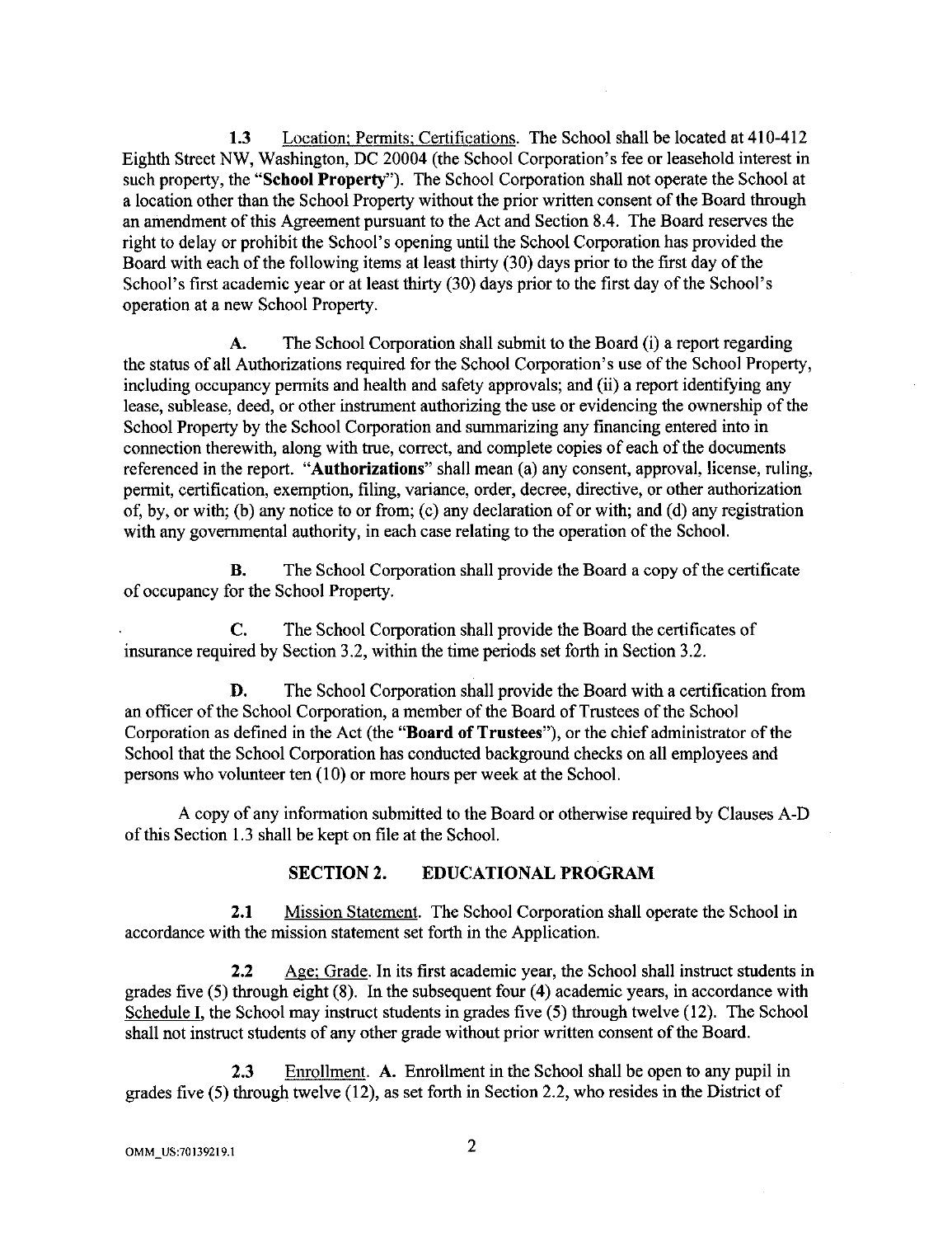Columbia. Students who are not residents of the District of Columbia may be enrolled at the School to the extent permitted by the Act. Subject to clause B below, the School Corporation shall maintain an enrollment of no more than four hundred and sixty-eight ( 468) pupils in its first academic year and no more than seven hundred and eleven (711) pupils in subsequent academic years substantially in accordance with Schedule I attached hereto.

B. Prior to the end of the five-year period included in Schedule I, the School Corporation may petition the Board to increase the maximum enrollment of the School from the original maximum enrollment for such five-year period provided that the School Corporation delivers to the Board (i) evidence that (a) the School Property has sufficient capacity to accommodate the increased enrollment, and (b) the quality of the educational program at the School is satisfactory and will not deteriorate as a result of such increase; (ii) a revised Schedule I; and (iii) such other items as the Board may request.

C. If eligible applicants for enrollment at the School for any academic year exceed the number of spaces available at the School for such academic year, the School Corporation shall select students pursuant to the random selection process set forth as Exhibit B attached hereto and in accordance with the requirements of the Act.

D. The School Corporation shall keep accurate records of student enrollment and daily student attendance that are sufficient to permit preparation of the reports described in Sections 4. lE and 4. lF.

2.4 Curriculum. The School Corporation shall design and implement the educational program set forth in the Application, as modified in accordance with this Agreement. The School Corporation's curriculum shall adopt student content and performance standards for all subject areas at all grades or other performance levels served by the School Corporation. The School Corporation's curriculum shall be aligned with the School Corporation's educational program. The School Corporation shall petition the Board in writing for an amendment to this Agreement for any material change in the curriculum of the School that is a significant departure· from the curriculum in the plan set forth in the Application as amended in accordance with this Agreement.

2.5 Students with Disabilities. At least thirty (30) days prior to the beginning of the School's first academic year, the School Corporation shall notify the Board in writing of its election to act as either a local education agency or a District of Columbia Public School for purposes of Part B of the Individuals with Disabilities Education Act, as amended, and Section 504 of the Rehabilitation Act of 1973, as amended. The School Corporation shall notify the Board in writing by April 1 prior to the beginning of any academic year for which the School Corporation shall change such election from the current academic year. The School Corporation shall comply with all federal requirements concerning the education of students with disabilities and shall designate and notify the Board of the individual responsible for case management of the education of the School's students with disabilities.

2.6 Student Policies; Expulsion and Suspension. A. No later than thirty (30) days prior to the beginning of the School's first academic year, the School Corporation shall deliver to the Board in writing copies of the policies governing students at the School.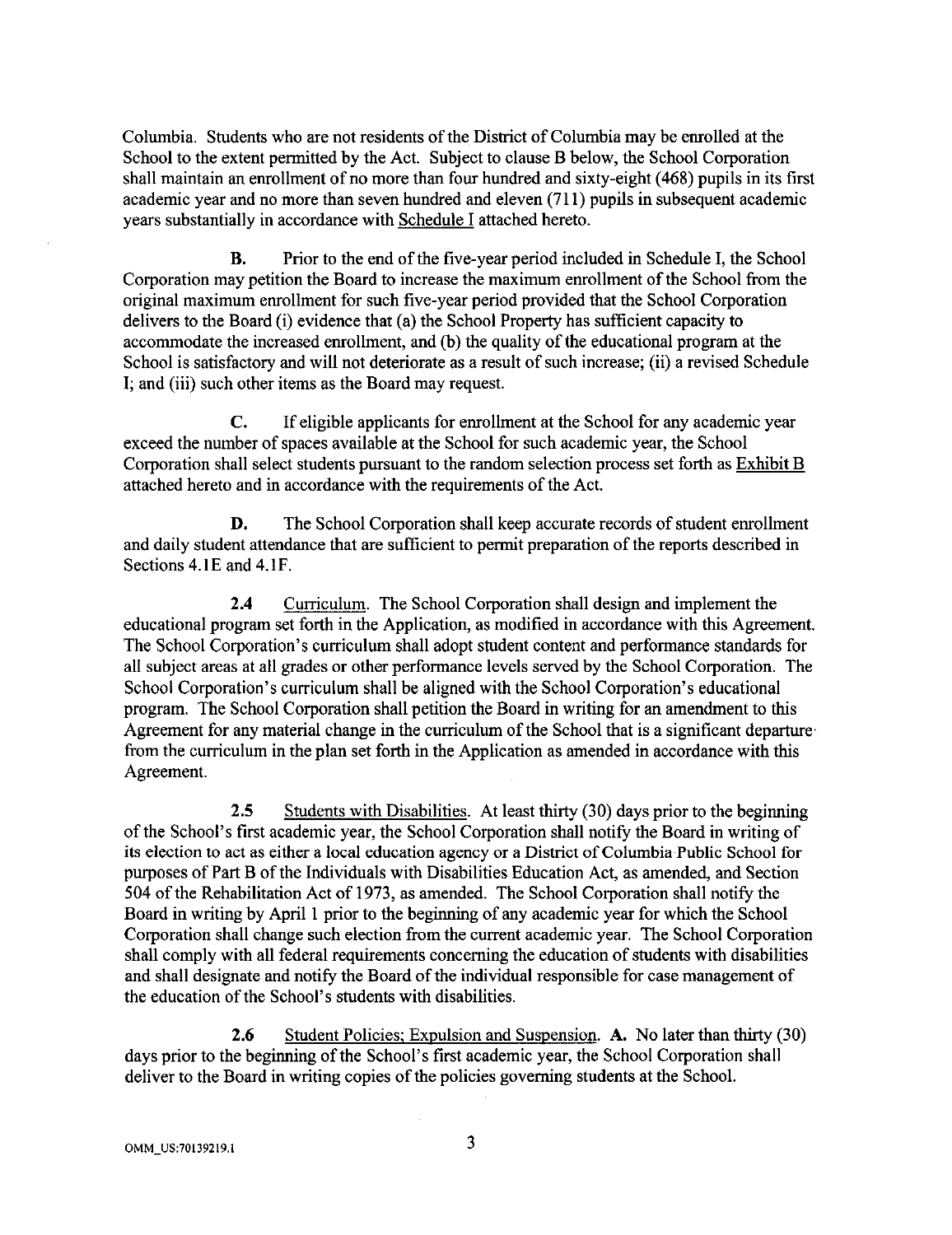Notwithstanding the foregoing, the policies regarding the expulsion or suspension of students shall be as set forth in Exhibit C hereto. The School Corporation shall make the policies governing students at the School available in writing to parents and students.

**B.** The School Corporation shall notify the Board promptly of any expulsion or any suspension of more than five  $(5)$  school days of any student enrolled in the School.

#### **SECTION3. CONTRACTS**

**3.1** Notice for Contracts. In accordance with the Act, the School Corporation shall submit to the Board the documents required by the Act with respect to any procurement contract awarded by the School Corporation and that has a value equal to or in excess of \$25,000.

**3.2** Insurance Coverage. **A.** The School Corporation shall procure and maintain in full force and effect at all times insurance policies with an independent insurance broker with a license in the District of Columbia providing at least the coverage provisions set forth below wherever applicable:

> (i) Workers' compensation insurance as required by applicable Law. **"Law"**  shall mean any statute, law, provision of the Constitution of the United States of America, code, regulation, ordinance, rule, court judgment, order or decree, and binding written policy of any governmental authority, whether now or hereafter in effect;

(ii) General liability insurance on an occurrence basis against claims for personal injury (including bodily injury and death) and property damage;

(iii) Automobile liability insurance against claims for personal injury (including bodily injury and death) and property damage covering all owned, lease non-owned, and hired motor vehicles;

(iv) Excess liability insurance on an occurrence basis covering claims in excess of the underlying insurance described in the foregoing clauses (ii) and (iii);

(v) Property damage insurance on an "all risk" basis, boiler and machinery insurance on a comprehensive basis and providing coverage for (a) the School Corporation in a minimum aggregate amount equal to the "full insurable value" of the School Property, and (b) attorneys' fees, engineering, and other consulting costs and permit fees directly incurred in order to repair or replace damaged insured property in a minimum amount sufficient to cover I 00% of the cost to reconstruct the School Property. For purposes of this clause (v), "full insurable value" shall mean the full replacement value of the School Property, including any improvements, equipment, fuel, and supplies, without deduction for physical depreciation and/or obsolescence;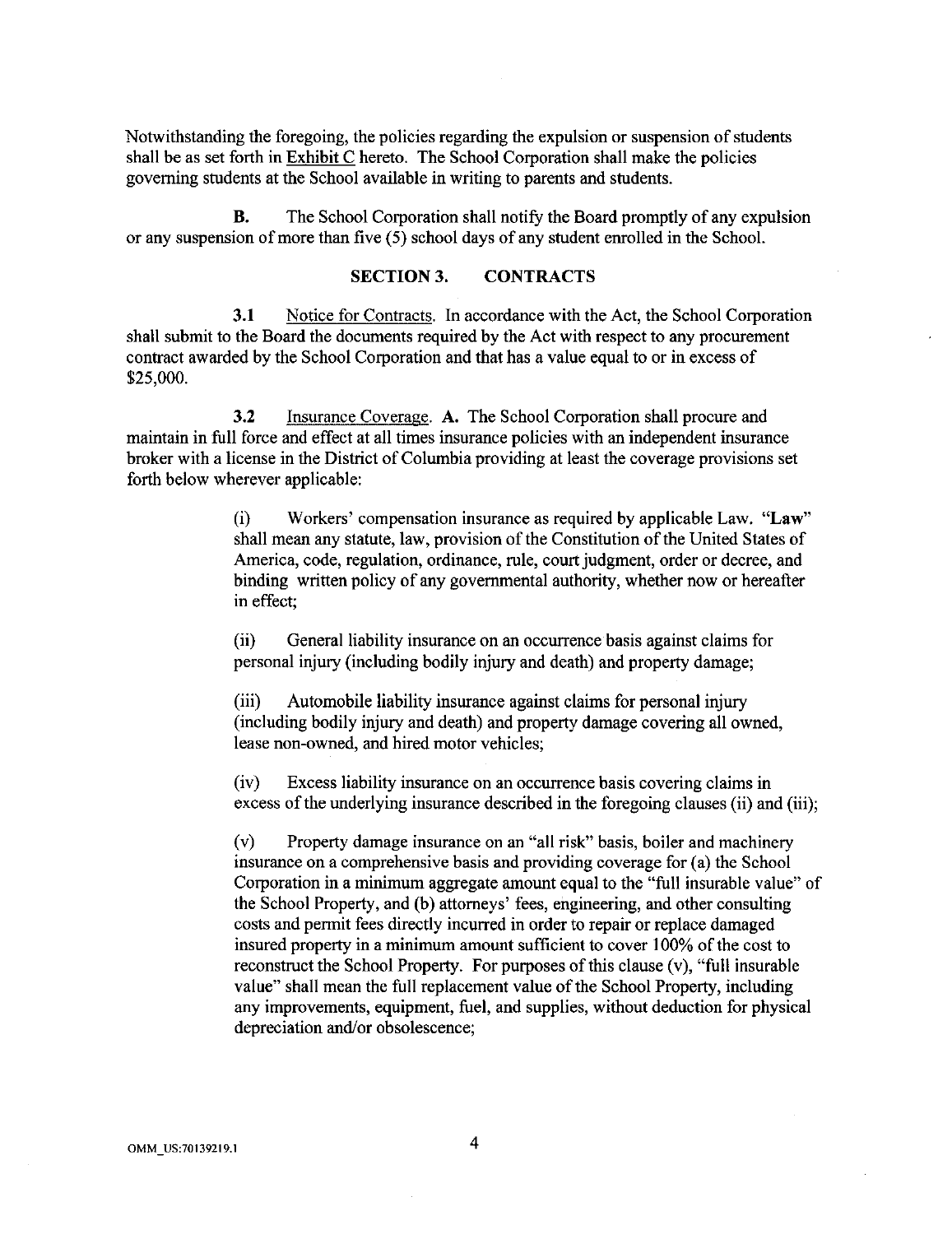(vi) Directors and officers liability insurance and professional liability insurance; and

(vii) Educators legal liability insurance.

**B.** If the School Corporation has entered into a contract for the management of the School by another entity **("School Management Contract"),** the School Corporation shall require the Person managing the School pursuant to that School Management Contract (the **"School Manager")** to maintain management professional liability insurance. **"Person"** shall mean and include natural persons, corporations, limited liability companies, limited liability partnerships, limited partnerships, general partnerships, joint stock companies, joint ventures, associations, companies, trusts, banks, trust companies, land trusts, business trusts, or other organizations, whether or not legal entities, governments, and agencies or other administrative or regulatory bodies thereof.

C. The School Corporation may satisfy its obligations under this Section 3 .2 by being an additional named insured on insurance policies of an Affiliate of the School Corporation or the School Manager, if any, providing the School Corporation the coverage required pursuant to this Section 3 .2 to the same extent as if the School Corporation obtained such required insurance itself. **"Affiliate"** shall mean any Person directly or indirectly controlling, controlled by, or under common control with, the School Corporation; for purposes of the definition of"Affiliate," "control" (including, with correlative meanings, the terms "controlling," "controlled by," and "under common control with"), means the possession, directly or indirectly, of the power to direct or cause the direction of the management and policies of the School Corporation, whether through the ownership of voting securities or by contract or otherwise.

**D.** All policies of insurance required to be maintained pursuant to clause A (except subclauses (vi) and (vii)) shall be endorsed to name the Board and its directors, officers, employees, and agents as additional insureds.

3.3 Insurance Certificates. Upon request by the Board, the School Corporation will promptly furnish the Board with copies of all insurance policies, binders, and cover notes or other evidence of insurance relating to the insurance required to be maintained pursuant to Section 3 .2.

**3.4** lnventorv. The School Corporation shall maintain an inventory of all assets of the School Corporation purchased with District of Columbia public funds or federal funds. The School Corporation shall make such inventory available to the Board from time to time upon the Board's request.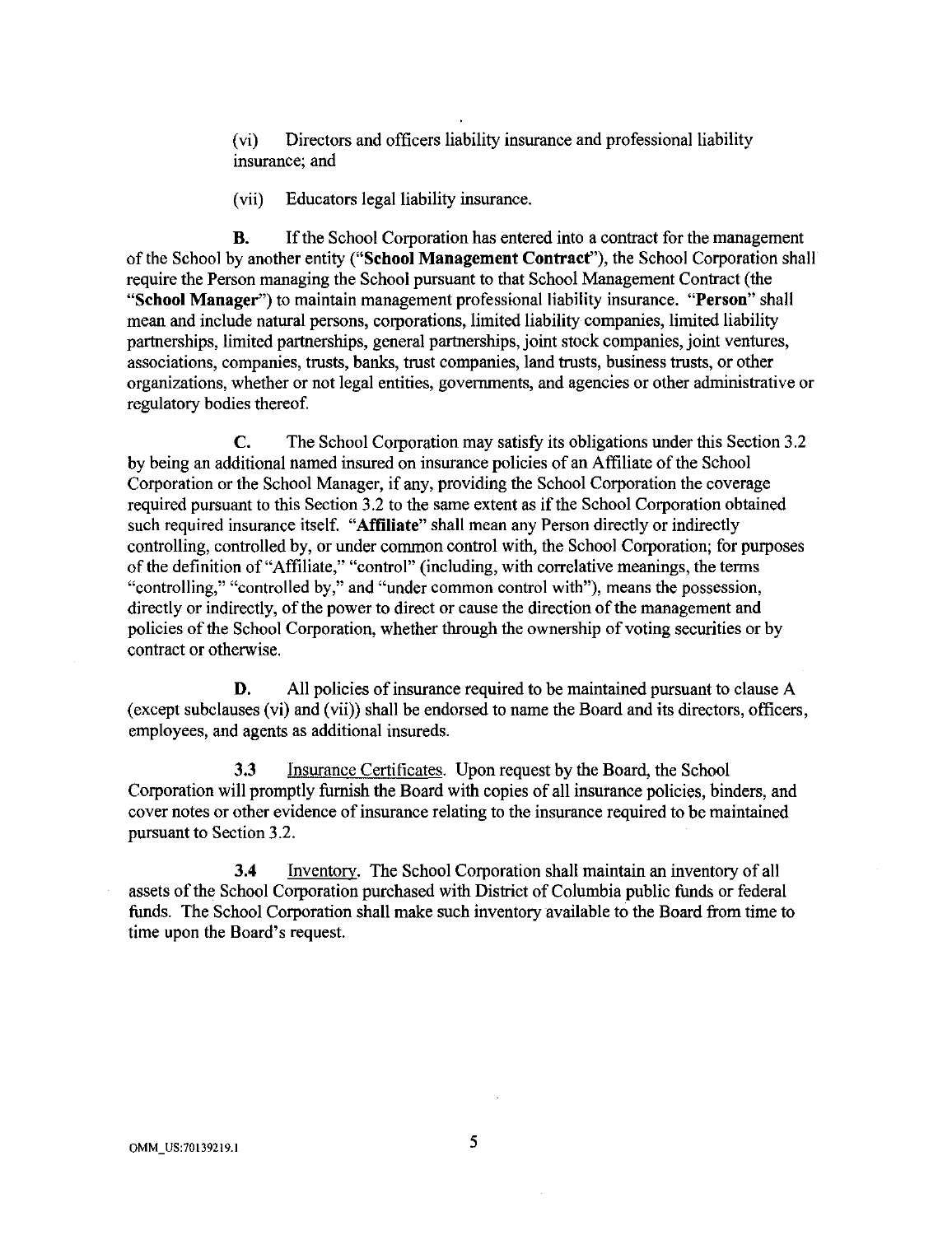### **SECTION 4. REPORTS**

**4.1** Reporting Requirements. The School Corporation shall deliver to the Board:

**A. Annual Reports:** No later than September 1 of each year, beginning September 1, 2013, an annual report in a format acceptable to the Board which shall set forth the financial status, academic program, and performance of the School Corporation as of the close of the prior academic year including all items required by Section  $38-1802.04(c)(11)(B)$  of the Act, the results of any standardized tests not contained in the prior annual report delivered to the Board pursuant to this clause A (or in the case of the first annual report, any such results obtained prior to the submission of such report), and an assessment of compliance with the performance goals, objectives, standards, indicators, or targets or any other basis for measuring the School's performance as the Board may reasonably request.

**B. Audited Financial Statements:** As soon as available but no later than one hundred and twenty (120) days after the end of each Fiscal Year, audited financial statements for such Fiscal Year prepared by an independent certified public accountant or accounting firm who shall be selected from an approved list developed pursuant to the Act in accordance with Government auditing standards for financial audits issued by the Comptroller General of the United States; such audited financial statements shall be made available to the public upon request; **"Fiscal Year"** shall mean the fiscal year of the School Corporation ending on June 30 of each calendar year.

**C. Interim Financial Reports:** As soon as available and in any event within thirty (30) days after the end of each Interim Period starting with the Interim Period beginning July 1, 2012, (i) the balance sheet of the School Corporation as at the end of such Interim Period and the related statements of income and cash flows of the School Corporation for such Interim Period and for the period from the beginning of the then current Fiscal Year to the end of such Interim Period, all in reasonable detail and certified by the treasurer or chief financial officer of the School Corporation that they fairly present, in all material respects, the financial condition of the School Corporation as at the dates indicated and the results of their operations and their cash flows for the periods indicated, subject to changes resulting from audit and normal year-end adjustments; and (ii) notes to the balance sheet describing the financial status of the School Corporation including contributions (monetary or in-kind) in excess of \$500 and fundraising efforts for such Interim Period and for the period from the beginning of the then current Fiscal Year to the end of such Interim Period; **"Interim Period"** shall mean monthly, and from time to time thereafter, upon written notice by the Board to the School Corporation, the period designated by the Board in such notice; the Board may require the School Corporation to submit the financial reports to be delivered pursuant to this Section 4.IC on a computer disk or in another electronic format compatible with software designated by the Board from time to time; notwithstanding the foregoing, the School Corporation may deliver the reports required pursuant to this clause C for July 2012 by August 31, 2012 and for August 2012 by September 30, 2012.

**D. Budget; Fiscal Year:** No later than June **1** of each year starting June 1, 2013, an annual operating budget, an annual capital budget, and cash flow projections (collectively, a **"Budget")** for the next succeeding Fiscal Year; the School Corporation's initial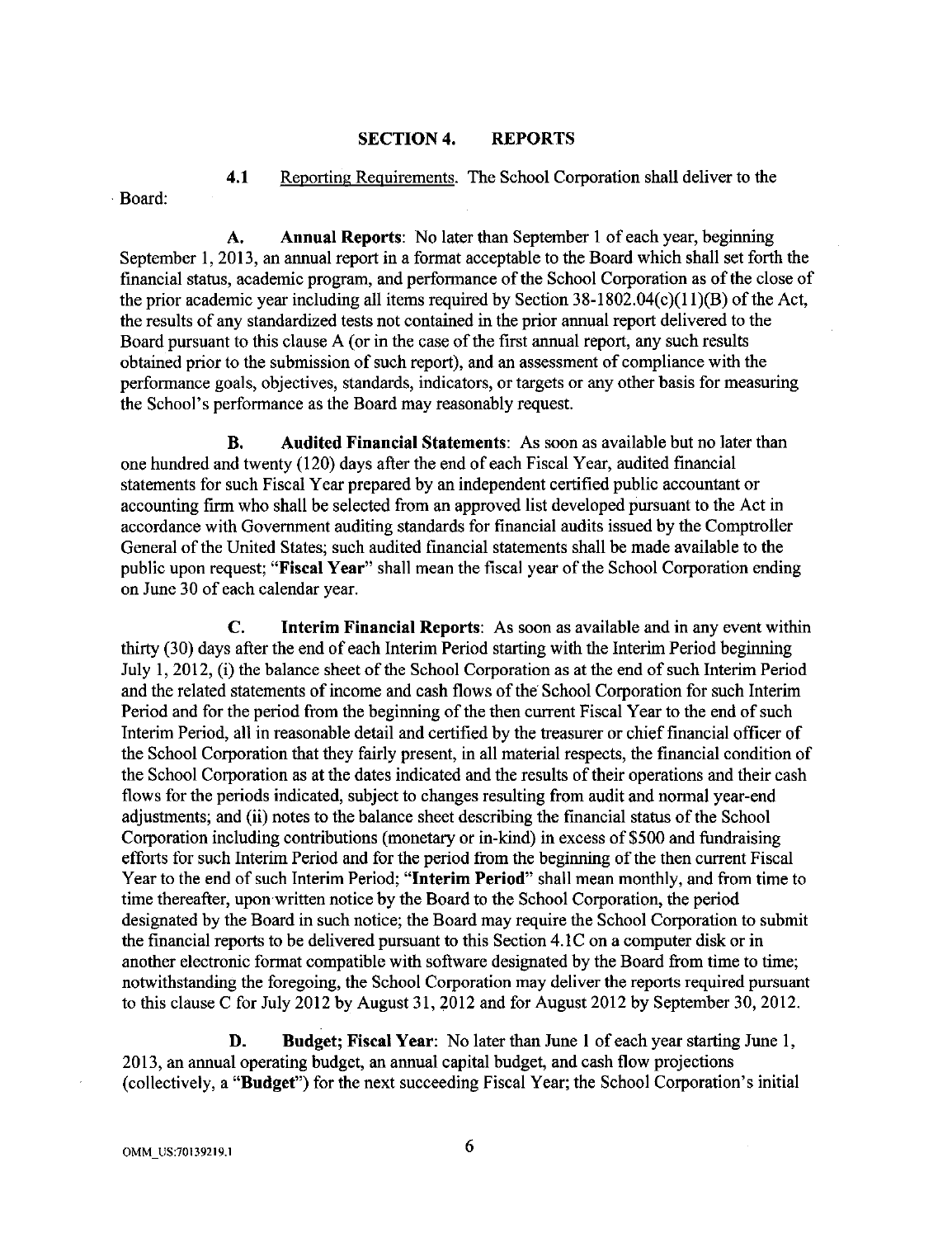operating budget for the period from July 1, 2012 to June 30, 2014 is set forth in Exhibit D hereto; the School Corporation shall deliver to the Board no later than October 30, 2012 a revised operating budget for the period from July **1,** 2012 to June 30, 2014; the School Corporation shall consider the comments of the Board, its staff, and its agents with respect to each Budget; if the Board has previously notified the School Corporation in writing that the School Corporation is on probation for fiscal management reasons and such notice has not been rescinded by the Board in writing, the School Corporation may only implement such Budget with the prior written approval of the Board.

**E. Enrollment Census:** On dates identified by the Board in writing, a report (i) identifying the number of students (including nonresident students and students receiving special education) currently enrolled in the School in each of (a) preschool, (b) prekindergarten, (c) grades kindergarten through 12, (d) adult, community, and vocational programs, and (e) nongrade level programs; (ii) identifying the number of students enrolled in the School and their grade levels who are any of the following: (a) nonresident students, (b) students receiving special education, (c) emergency migrants, (d) new or leaving students, (e) students eligible for free or reduced meals, or (f) students with limited English proficiency; (iii) setting forth the amount of fees and tuition assessed and collected from nonresident students currently enrolled in the School; and (iv) certified by the chair of the Board of Trustees and the principal or other chief administrator of the School that such report is true and correct in all material respects; unless the Board notifies the School Corporation otherwise in writing, such report shall be in the format required by the District of Columbia Office of the State Superintendent of Education **("OSSE")**  for similar reports from public schools in the District of Columbia, and such count shall be conducted in a manner comparable to that required by OSSE for enrollment counts by District of Columbia Public Schools.

**F. Attendance:** On dates identified by the Board in writing, attendance data using the attendance management reporting software required by the Board.

**G. Key Personnel Changes:** Promptly upon the chair of the Board of Trustees or an officer of the School Corporation obtaining knowledge of the departure or anticipated departure of a person from his or her position with the School Corporation who is a member of the Board of Trustees or an officer of the School Corporation or holds a key personnel position identified on Exhibit E hereto (but no later than the time the School Corporation announces such departure publicly), a notice identifying the person, the position such person is leaving, the date of such departure, and the actions the School Corporation has taken or intends to take to replace such person.

**H. Events of Default, Etc.:** Promptly upon the chair of the Board of Trustees or an officer of the School Corporation obtaining knowledge of any event or circumstance that could reasonably be expected to have a material adverse effect on the operation, properties, assets, condition (financial or otherwise), prospects, or reputation of the School Corporation or the School including (i) any material breach of any covenant or agreement contained in this Agreement; (ii) any notice given to the School Corporation or any other action taken with respect to a claimed default under any financing obtained by the School Corporation; and (iii) the failure of the School Corporation to comply with the terms and conditions of any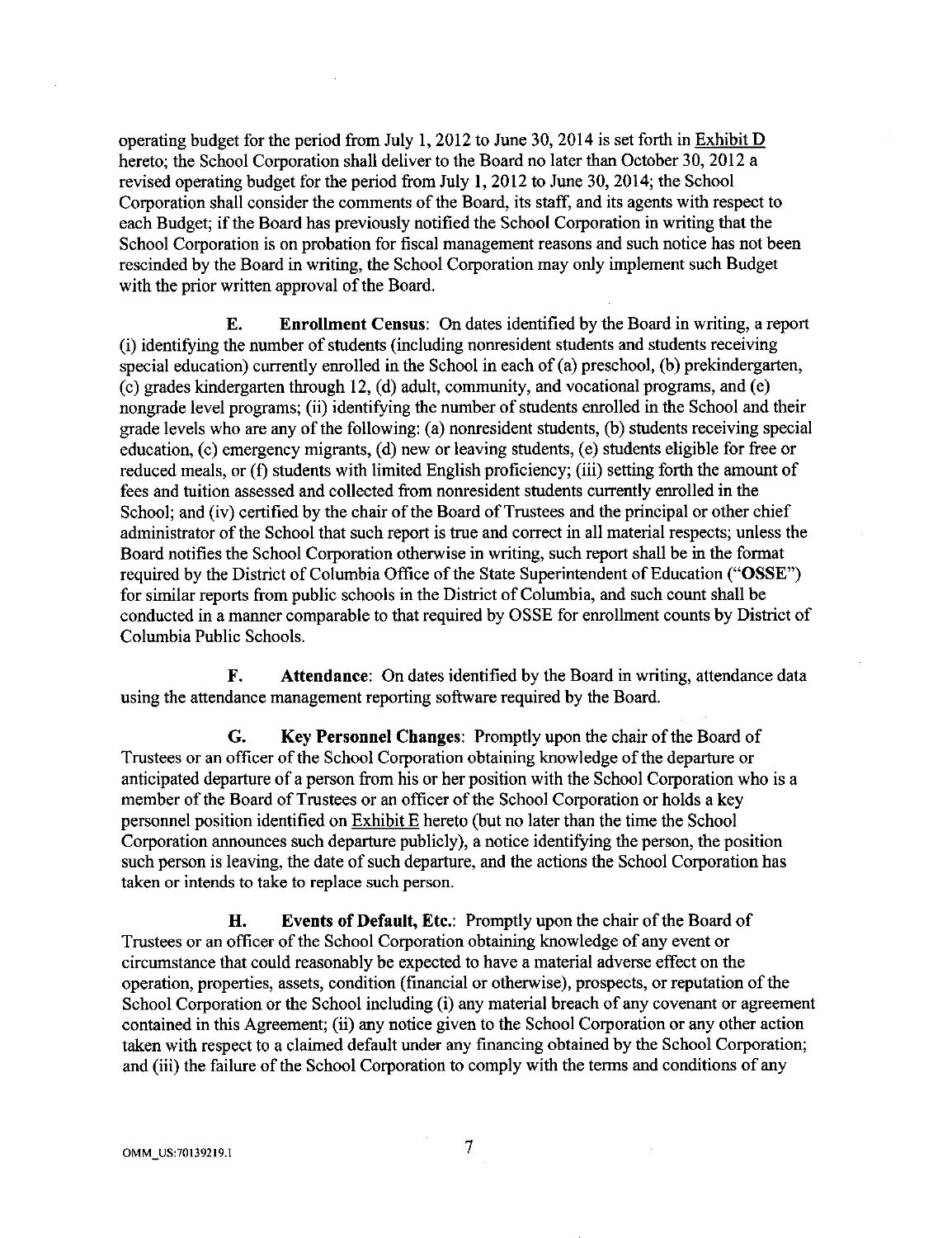Authorizations, a report in reasonable detail of the nature and date, if applicable, of such event or circumstance and the School Corporation's intended actions with respect thereto.

**I. Litigation:** Promptly upon a member of the Board of Trustees or an officer of the School Corporation obtaining knowledge of (a) the institution of or nonfrivolous threat of any action, suit, proceeding, governmental investigation, or arbitration against or affecting the School Corporation or any property thereof (collectively, **"Proceedings")** not previously disclosed in writing by the School Corporation to the Board, or (b) any material development in Proceedings to which the School Corporation is a party or the School Corporation's property is subject, written notice thereof.

**J. Board of Trustees Meeting Minutes:** At the Board's request, the School Corporation shall submit to the Board copies of all minutes of meetings of the Board of Trustees of the School Corporation (including any actions of the Board of Trustees taken by unanimous written consent in lieu of a meeting).

**K. Other Information:** Such other reports, financial statements, and information as the Board shall reasonably request in accordance with the Act.

**4.2** Reports Required by the Act. The School Corporation shall comply with all reporting requirements set forth in the Act and shall provide the Board with a copy of each such report at the time the School Corporation provides such report to the Person required to receive such report under the Act.

#### **SECTION 5. ORGANIZATION**

**5.1** Organization. **A.** The School Corporation is and shall remain a District of Columbia nonprofit corporation in accordance with the District of Columbia Nonprofit Corporation Act, as now and hereafter in effect, or any successor statute.

**B.** Copies of the School Corporation's articles of incorporation and bylaws are attached hereto as Exhibit F and Exhibit G, respectively. The School Corporation shall notify the Board in writing of any material change to its articles of incorporation or bylaws at least thirty (30) days prior to the effective date of such change.

5.2 Powers. The School Corporation shall have the powers set forth in the

Act.

5.3 Accreditation. The School Corporation shall comply with the

accreditation requirements set forth in the Act.

**5.4** Nonsectarian. Pursuant to the Act, the School Corporation and the School are and shall remain nonsectarian and are not and shall not be affiliated with a sectarian school or religious organization.

5.5 Financial Management. The School Corporation shall operate in accordance with generally accepted standards of fiscal management and shall maintain a system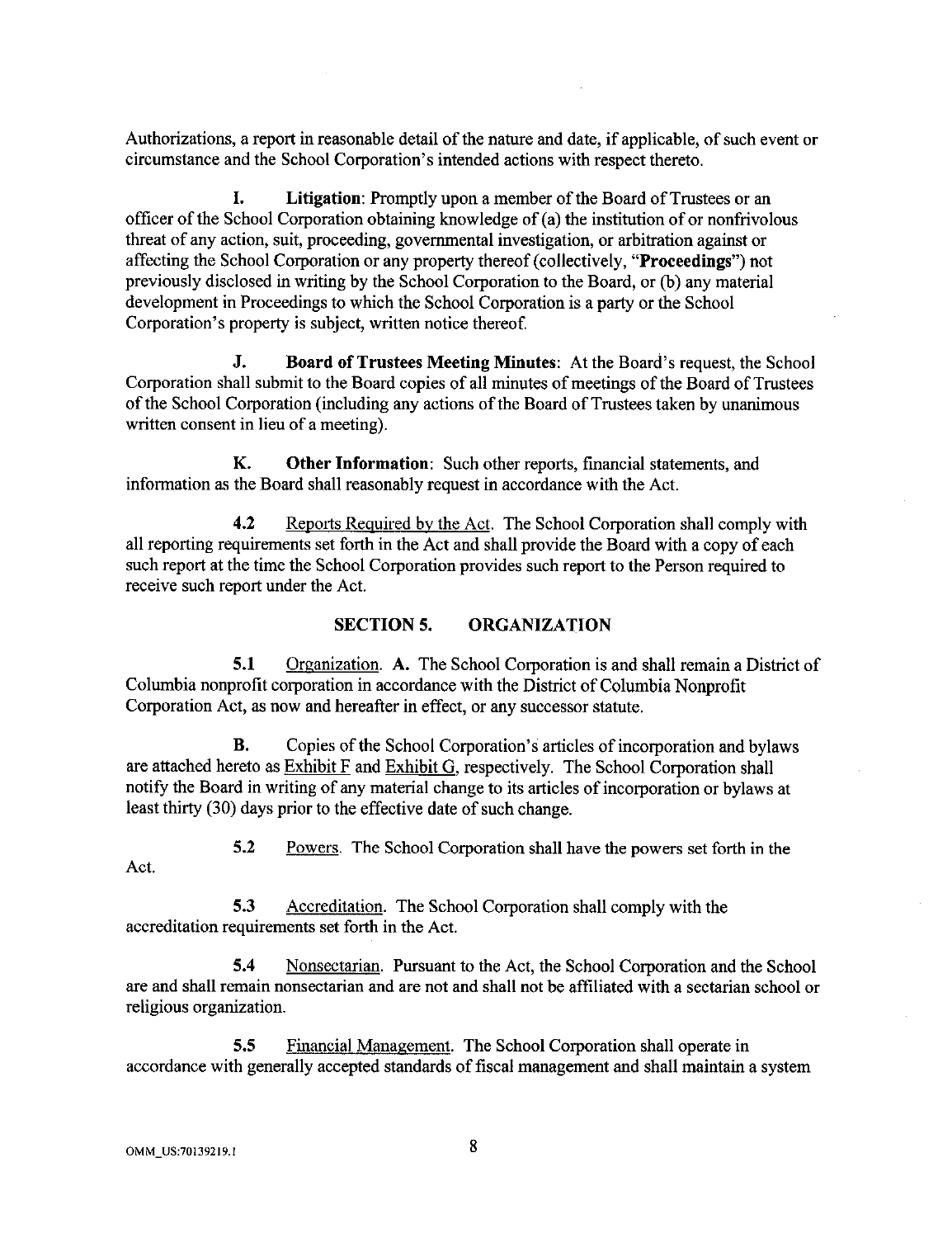of accounting established and administered in accordance with sound business practices to permit preparation of the audited financial statements described in Section 4.lB.

5.6 Board of Trustees. The School Corporation shall have a Board of Trustees that complies with the requirements set forth in the Act. The Board of Trustees shall be fiduciaries of the School and shall set overall policy for the School.

5.7 Hiring. The School Corporation shall perform an initial background check with respect to each employee and each person who regularly volunteers at the School more than ten (10) hours a week prior to the commencement of such employment or volunteer assignment. The School Corporation shall consider the results of such background checks in its decision to employ or utilize such persons.

5.8 Employee Handbook. The School Corporation shall develop and maintain an employee handbook in compliance with Law.

5.9 Complaint Process. No later than thirty (30) days prior to the beginning of the School's first academic year, the School Corporation shall deliver to the Board in writing a copy of the complaint resolution process that the School Corporation is required to maintain pursuant to the Act.

#### SECTION 6. TERMINATION

6.1 Termination. A. This Agreement may be terminated and the charter of the School Corporation revoked:

(i) by the Board in accordance with Section 38-1802.13 of the Act;

(ii) by mutual agreement of the parties hereto;

(iii) by the Board, if the School Corporation fails to secure use of the School Property by August 1, 2012; or

 $(iv)$  by the Board, if the School fails to begin instructing students by October 1, 2012.

B. This Agreement shall be terminated:

(i) upon invalidation or termination of the statutory authority for the School to exist as a public charter school in the District of Columbia; or

(ii) upon termination of the Board or the Board's authority to oversee public charter schools in the District of Columbia unless the Board has assigned its rights and obligations under this Agreement pursuant to Section 8.2.

6.2 Actions Upon Expiration or Termination. Upon expiration or termination of this Agreement (the date upon which such charter expires or terminates, the "Termination Date"), the School Corporation shall (i) promptly but no later than thirty (30) days after the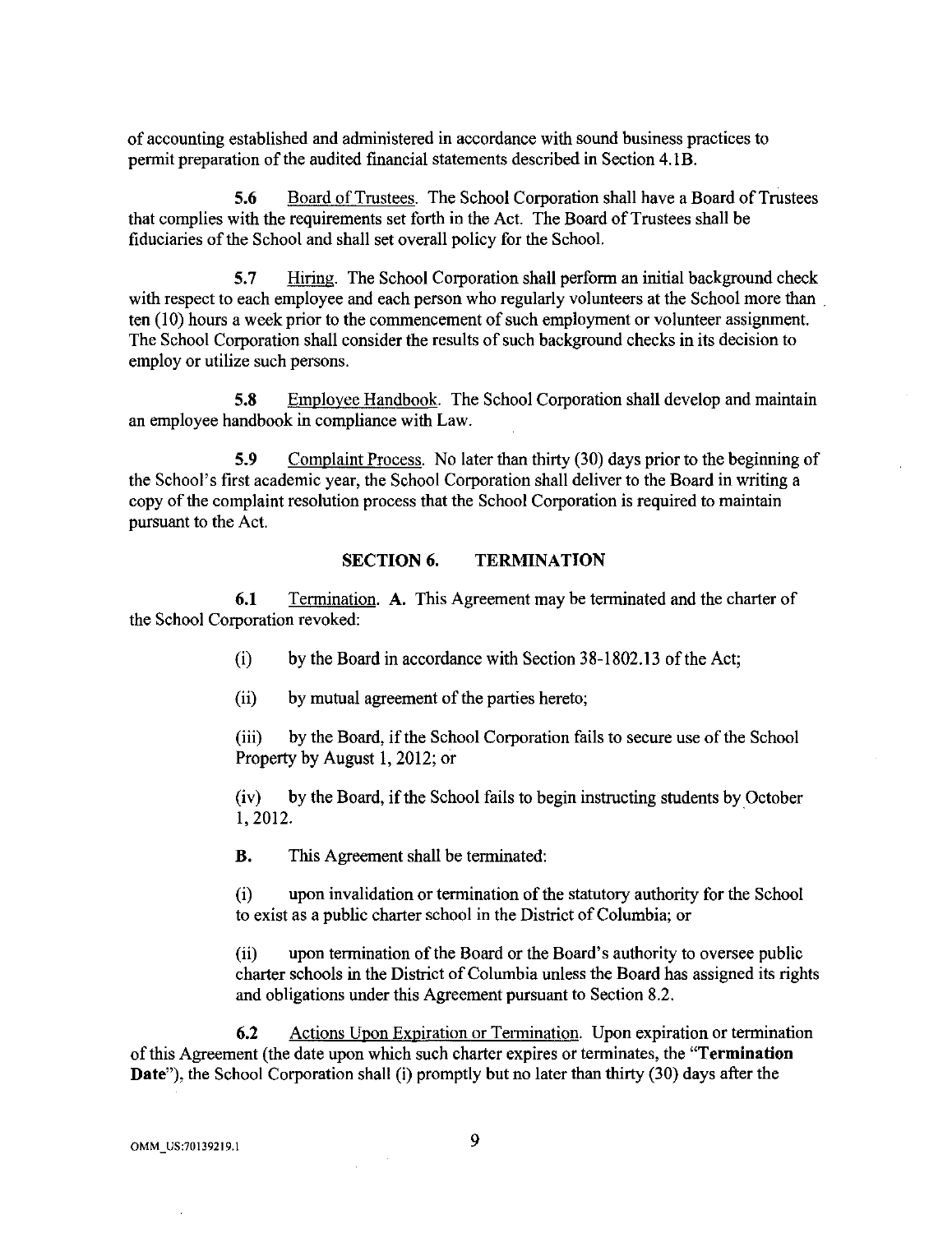Termination Date, deliver all student records, reports, documents, and files to the Board; (ii) promptly dissolve the nonprofit corporation operating the School in accordance with the District of Columbia Nonprofit Corporation Act and the Act; and (iii) promptly discharge the School Corporation's debts and distribute the School Corporation's remaining assets in accordance with the provisions of Section 38-1802.13a of the Act.

### SECTION 7. COMPLIANCE

7.1 Laws. The School Corporation shall comply with all applicable Laws (including the Act) and Authorizations and shall from time to time and on a timely basis obtain, renew, and comply with all Authorizations as shall now or hereafter be necessary under applicable Laws.

7 .2 Cooperation. The School Corporation shall, and shall cause its trustees, officers, employees, and contractors to reasonably cooperate with the Board, its staff, and its agents in connection with the Board's obligations to monitor the School Corporation.

7 .3 Access. The School Corporation shall authorize and permit the Board, its staff, and its agents to have access to the extent permitted by Law, upon reasonable notice and in such manner as will not unreasonably interfere with the conduct of the School, to all of the School Corporation's properties, books, records, operating instructions and procedures, curriculum materials, and all other information with respect to the operation of the School and the School Corporation that the Board may from time to time request, and to make copies of such books, records, and other documents and to discuss the operation of the School and the School Corporation with such third persons, including, without limitation, the School Corporation's trustees, officers, employees, students, accountants, counsel, contractors, and creditors, as the Board considers necessary or appropriate for the purposes of evaluating the operation and performance of the School and the School Corporation in accordance with this Agreement and the Act.

#### SECTION 8. MISCELLANEOUS

8.1 Administrative Fee. The School Corporation shall pay annually to the Board, no later than November 15 of each year, the maximum amount permitted by the Act to cover the administrative responsibilities of the Board. Notwithstanding the foregoing, the Board shall not seek any remedy against the School Corporation for failure to timely pay such fee if the School Corporation shall not have received the fall allocation of its annual academic year funding from the government of the District of Columbia by such date provided that the School Corporation pays the Board such fee within five (5) business days of the School Corporation's receipt of such funding.

8.2 Assignment. This Agreement shall not be assignable by either party; provided that if the Board shall no longer have authority to charter public schools in the District of the Columbia, the Board may assign this Agreement to any entity authorized to charter or monitor public charter schools in the District of Columbia.

8.3 Definitional Provisions. Words used herein, regardless of the number and gender specifically used, shall be deemed and construed to include any other number, singular or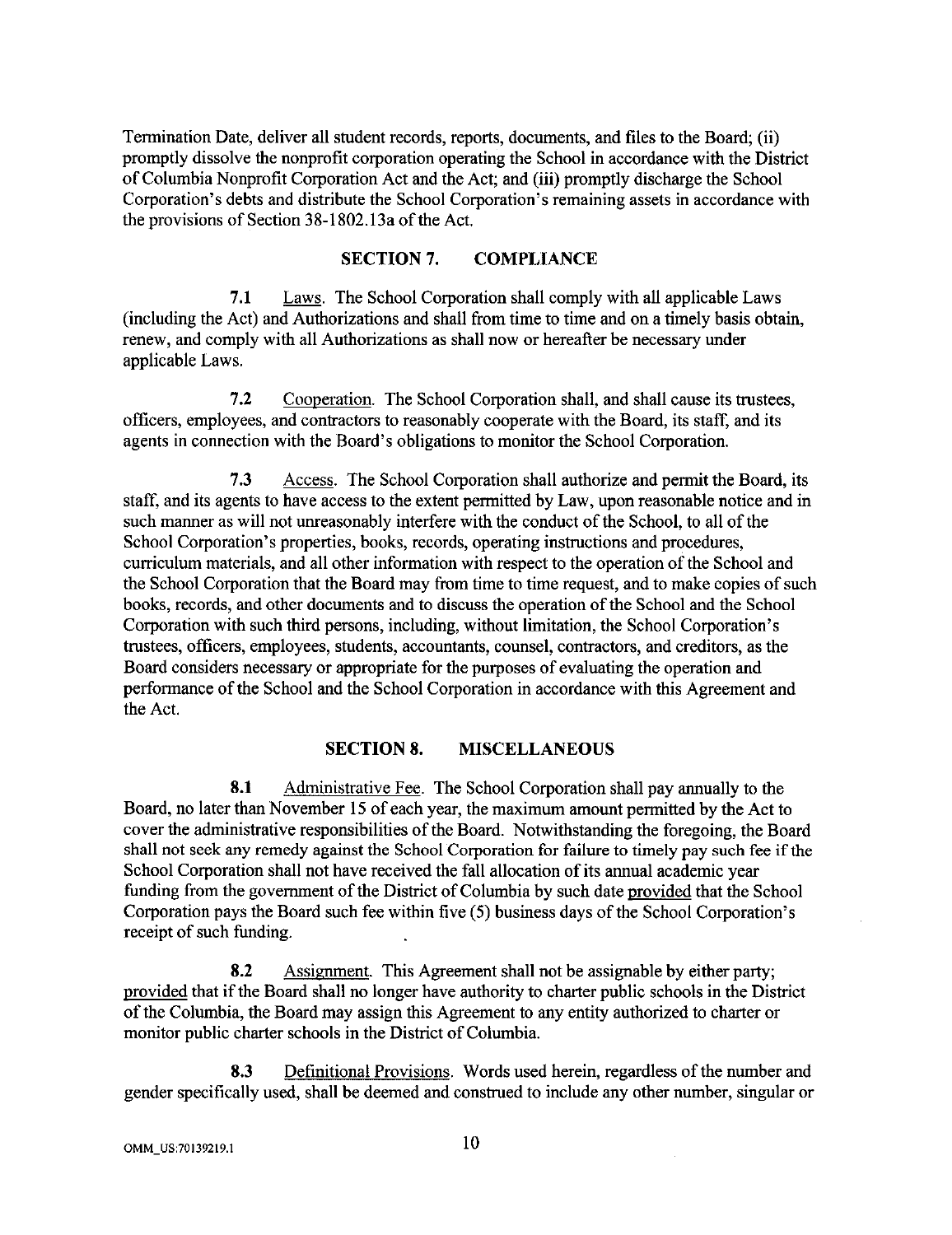plural, and any other gender, masculine, feminine, or neuter, as the context indicates is appropriate. When a reference is made in this Agreement to an introduction, recital, section, appendix, exhibit, or schedule, such reference shall be to the introduction, a recital, a section, or a paragraph of, or an appendix, an exhibit, or a schedule to, this Agreement unless otherwise indicated. The words "hereof," "herein," and "hereunder" and words of similar import shall be deemed to refer to this Agreement as a whole and not to any particular provision of this Agreement. The headings contained in this Agreement are for reference purposes only and shall not affect in any way the meaning or interpretation of this Agreement. Whenever the words "include," "includes," or "including" are used in this Agreement, they shall be deemed to be followed by the words "without limitation." Accounting terms not expressly defined in this Agreement shall have the respective meanings given to them under generally accepted accounting principles.

8.4 Entire Agreement; Amendments. This Agreement, together with all the attachments hereto, constitutes the entire agreement of the parties and all prior representations, understandings, and agreements are merged herein and superseded by this Agreement. This Agreement may not be amended or modified other than by a written agreement executed by the Board and the School Corporation in accordance with the Act.

8.5 Notices. Unless otherwise specifically provided herein, any notice or other communication herein required or permitted to be given shall be in writing and shall be deemed to have been given when (i) delivered by hand (with written confirmation of receipt); or (ii) when received by the addressee, if sent by a nationally recognized overnight delivery service (receipt requested) or certified or registered mail, postage prepaid, return receipt requested, in each case to the appropriate addresses set forth below (until notice of a change thereof is delivered as provided in this Section 8.5) shall be as follows:

If to the Board:

District of Columbia Public Charter School Board 3333 14<sup>th</sup> St., NW; Suite 210 Washington, D.C. 20010 Attention: Executive Director Telephone: (202) 328-2660

If to the School Corporation:

BDC, A Public Charter School, Inc. P.O. Box 48200 Washington, D.C. 20002 Attention: Board Chair Telephone: (480) 767-7696

8.6 Failure or Indulgence Not Waiver; Remedies Cumulative. No failure or delay on the part of the Board in the exercise of any power, right, or privilege hereunder shall impair such power, right, or privilege or be construed to be a waiver of any default or acquiescence therein, nor shall any single or partial exercise of any such power, right, or

I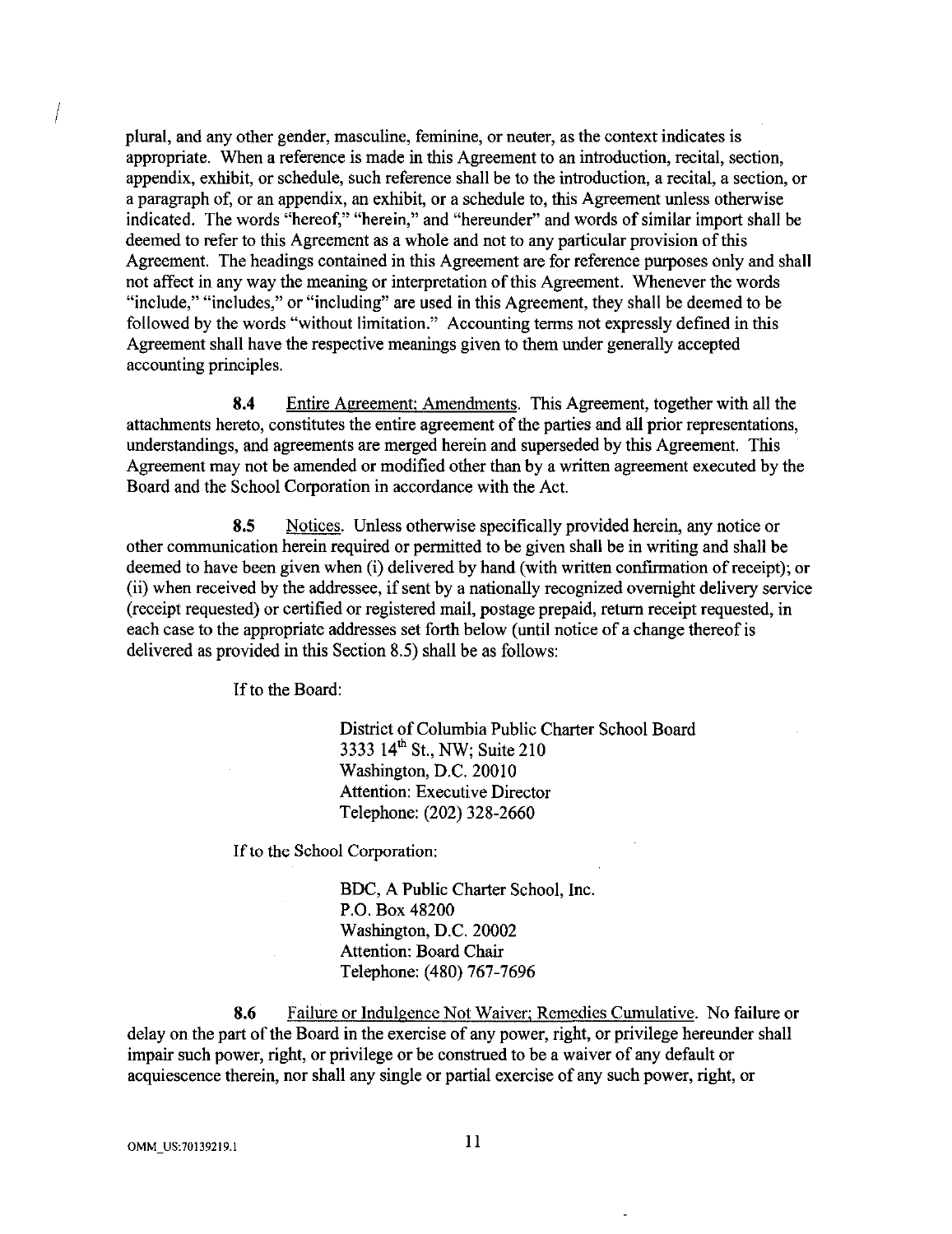privilege preclude other or further exercise thereof or of any other power, right, or privilege. All rights and remedies existing under this Agreement are cumulative to, and not exclusive of, any rights or remedies otherwise available.

8.7 Sevcrability. In case any provision in or obligation under this Agreement shall be invalid, illegal, or unenforceable, the validity, legality, and enforceability of the remaining provisions or obligations shall not in any way be affected or impaired thereby.

8.8 Applicable Law. This Agreement and the rights and obligations of the parties hereunder shall be governed by, and shall be construed and enforced in accordance with, the laws of the District of Columbia, without regard to conflicts of laws principles.

8.9 No Third Party Beneficiary. Nothing in this Agreement expressed or implied shall be construed to give any Person other than the parties hereto any legal or equitable rights under this Agreement.

8.10 Counterparts; Effectiveness. This Agreement and any amendments, waivers, consents, or supplements hereto or in connection herewith may be executed in any number of counterparts and by different parties hereto in separate counterparts, each of which when so executed and delivered shall be deemed an original, but all such counterparts together shall constitute but one and the same instrument; signature pages may be detached from multiple separate counterparts and attached to a single counterpart so that all signature pages are physically attached to the same document. This Agreement shall become effective upon the execution of a counterpart hereof by each of the parties hereto and receipt by the School Corporation and the Board of written or telephonic notification of such execution and authorization of delivery thereof.

[Remainder of page intentionally left blank]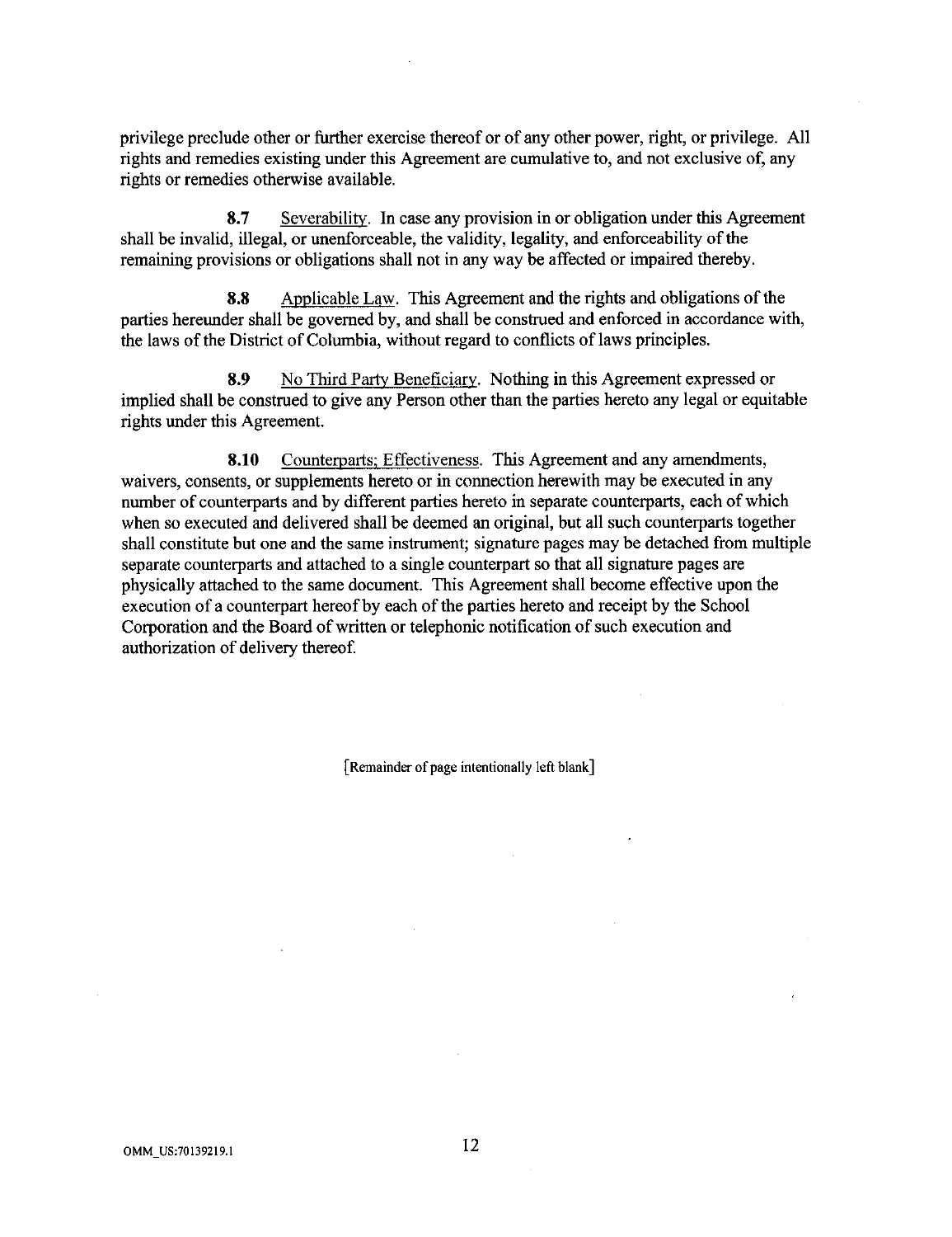**IN WITNESS WHEREOF,** the parties hereto have caused this Agreement to be duly executed and delivered by their respective officers thereunto duly authorized as of the dates written below.

> **BDC, A PUBLIC CHARTER SCHOOL, INC., a District of Columbia nonprofit corporation**



By: Craig Barrett

Title: Chairman

Date: **Z.-2.l - 2.ot2.-**

### **DISTRICT OF COLUMBIA PUBLIC CHARTER SCHOOL BOARD**

By:

Title:

Date: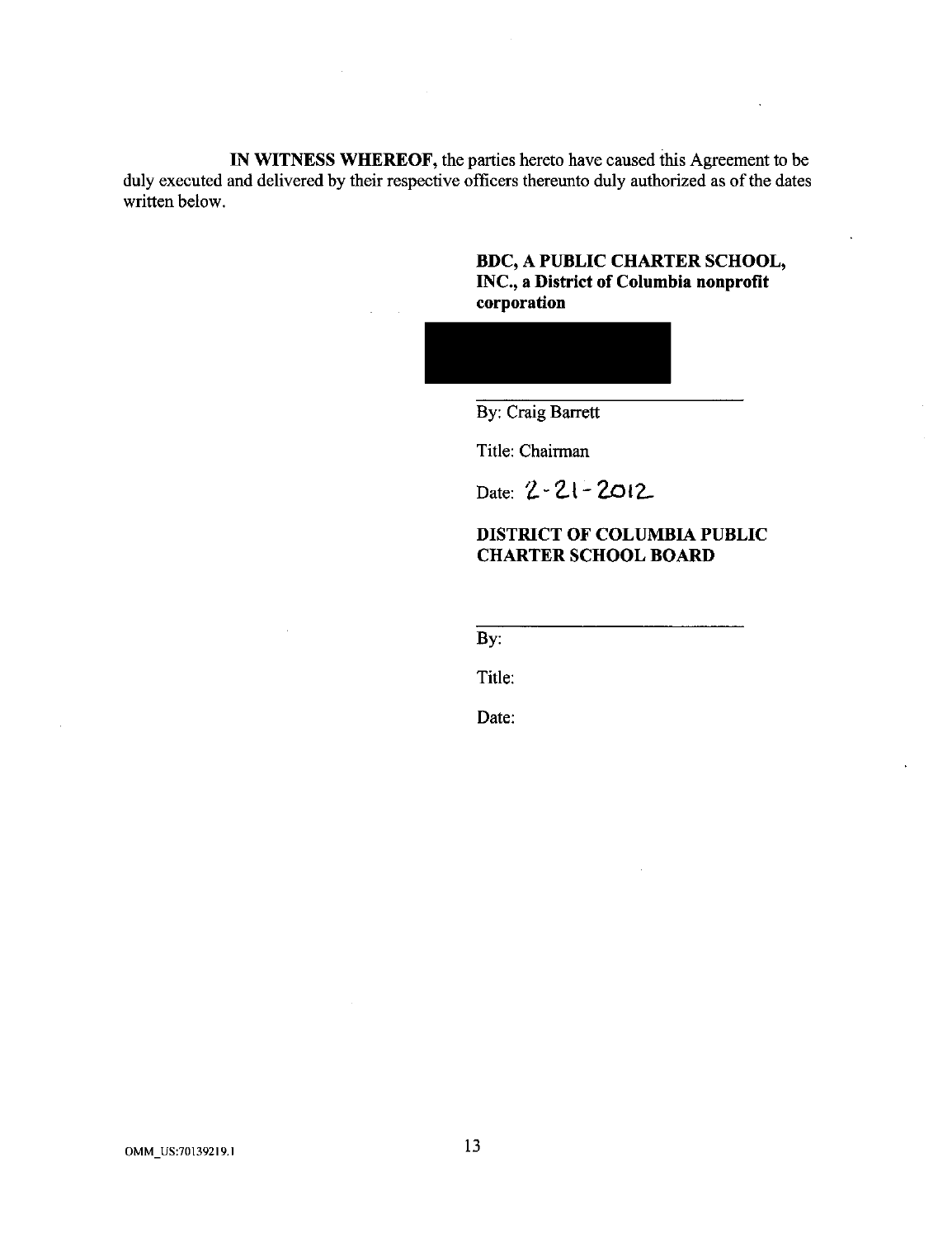IN WITNESS WHEREOF, the parties hereto have caused this Agreement to be duly executed and delivered by their respective officers thereunto duly authorized as of the dates written below.

### BDC, A PUBLIC CHARTER SCHOOL, INC., a District of Columbia nonprofit corporation

nomenand der

By:

Title:

Date:

DISTRICT OF COLUMBIA PUBLIC

By: *Scott fearson* Title: Executive Director Date:  $z/zi/(iz)$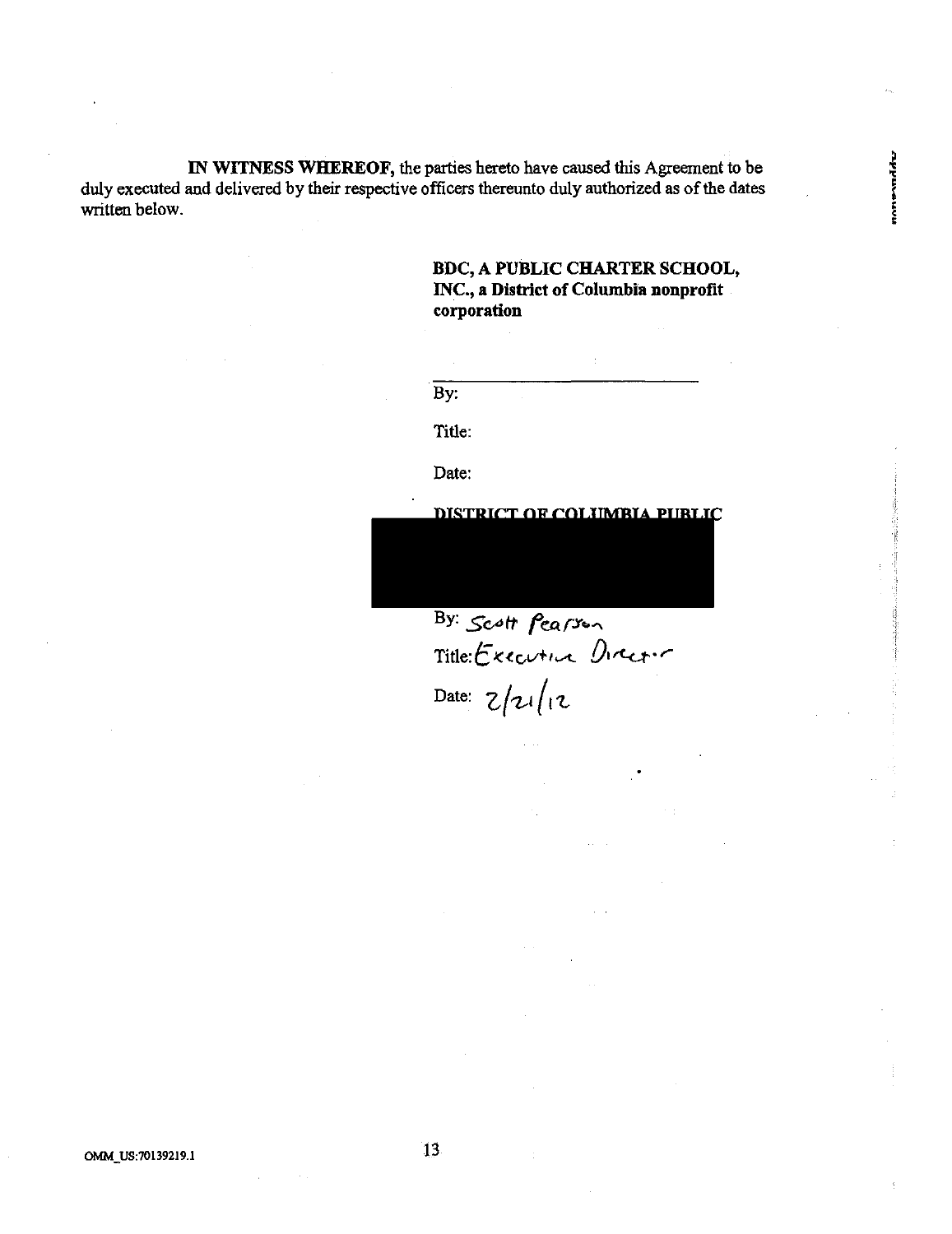# **SCHEDULES**

 $\mathcal{L}_{\text{max}}$ 

 $\bar{\mathcal{A}}$ 

SCHEDULE I - Maximum Enrollment

 $\overline{a}$